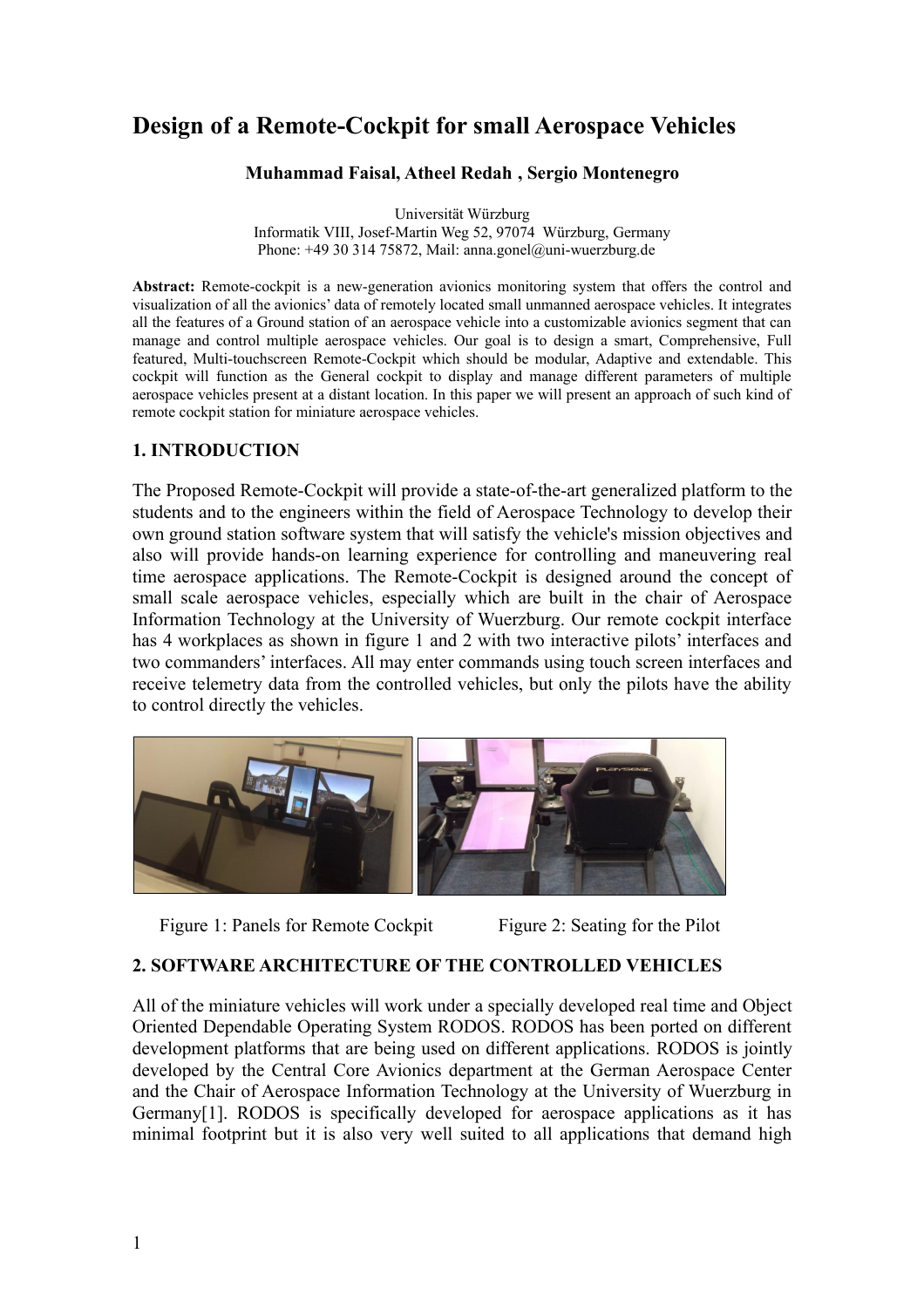dependability. Software components in RODOS adjust each other to provide dependable computing [2] as shown in figure 3.





RODOS Kernel is controlling all the application on the vehicle through its threads. All the applications are developed with  $C++$ . RODOS is managing all the operations of the vehicles by its different layers. The bottom layer handles all the low level hardware management, Startups, Initialization etc. The Layer which contains RODOS kernel facilitates all the activities of the threads regarding the time and memory management [1]. Information exchange takes place among the components of the system through the RODOS middleware which uses the publisher-subscriber mechanism as shown in figure 4.

## **3. RODOS-GATEWAY**

The data transmission and reception between the Aerospace Vehicles and the Remote-Cockpit can be achieved using any wireless communication module that can have serial, CAN or UDP interfaces. A communication channel with a station to transmit and receive data can be establishes as depicted in the figure 5 using the RODOS Gateway. In order to ease the process of developing a Ground station, a predefined protocol is being supplied inside a RODOS Wrapper for the development environment used to implement the ground station. This way the data can be transmitted and receive through the same data structure and its corresponding Topic ID and one don't have to care about separating the data bytes from its whole frame. RODOS wrapper can extract the data just on the basis of Topic ID of the message. Each expected message is listed in the code of the ground station with its data structure and corresponding Topic ID. The user only has to initiate the RODOS Gateway on the board side as well as on the Ground Station.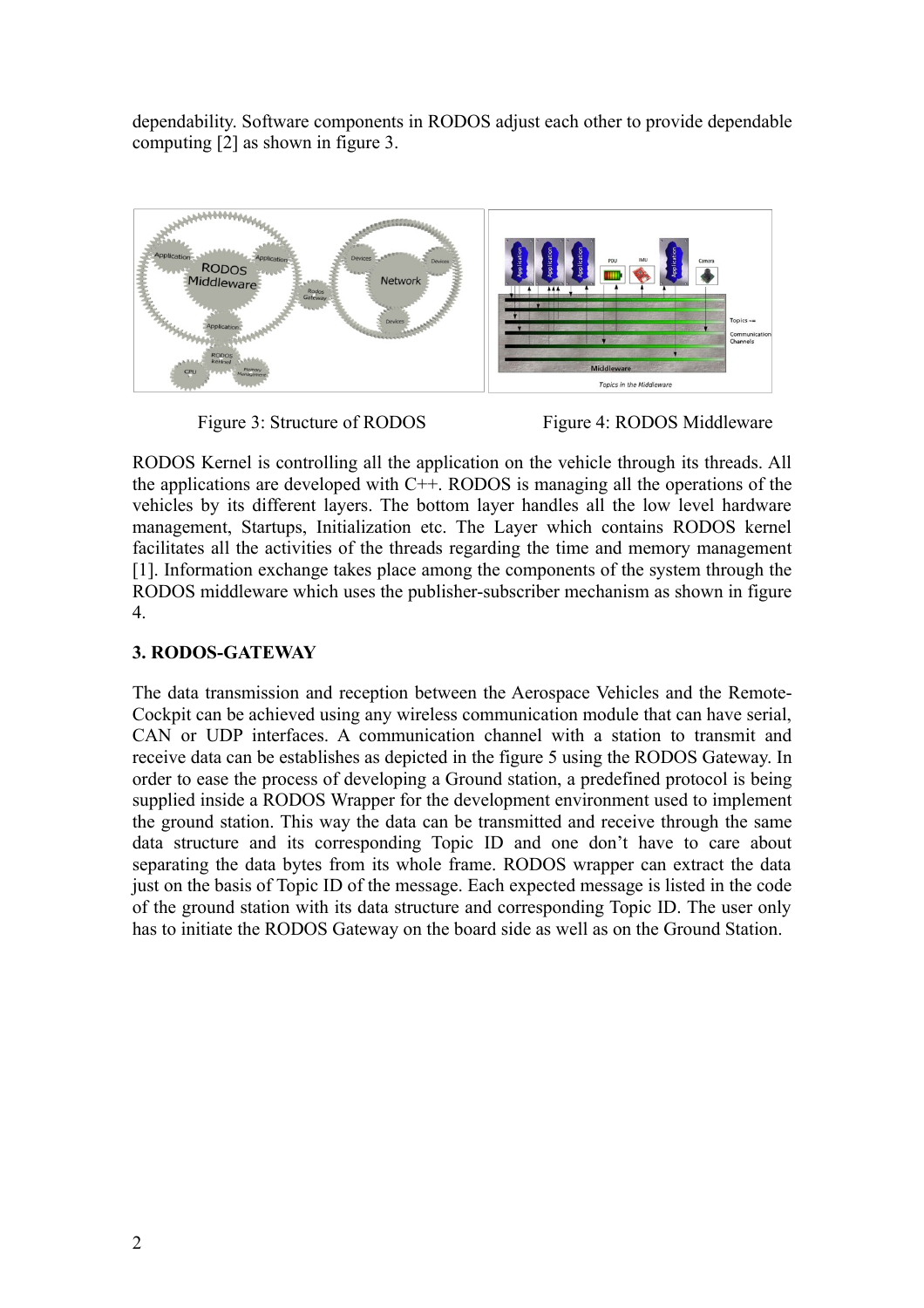

Figure 5: Communication b/w Multiple Aerospace Vehicles and Remote-Cockpit

## **4. THE REMOTE-COCKPIT CONCEPT**

The Remote-cockpit consist of four distributed desktop computers, each one has two state-of-the-art touch screen monitors. Two of the computing nodes can control directly the vehicles in their different operation modes using two attached joysticks. There is also a projector display attached with one of the station which can be used to monitor the progress of the mission using live video streaming. The conceptual diagram of the system is shown in figure 6. The cockpit stations are wirelessly connected via WIFI network and can exchange information with each other using the RODOS Gateway protocol. The RODOS Gateway protocol gives a very robust and portable platform to enable the remote cockpit stations to connect easily to multiple computation nodes that are using different wireless communication modules like WIFI, Bluetooth, Ultra-Wideband or RF communication modules. The ground stations are developed normally using a C++ cross platform development tool like Qt. However any GUI building tool can also be used and connected easily through the RODOS gateway to the controlled vehicles.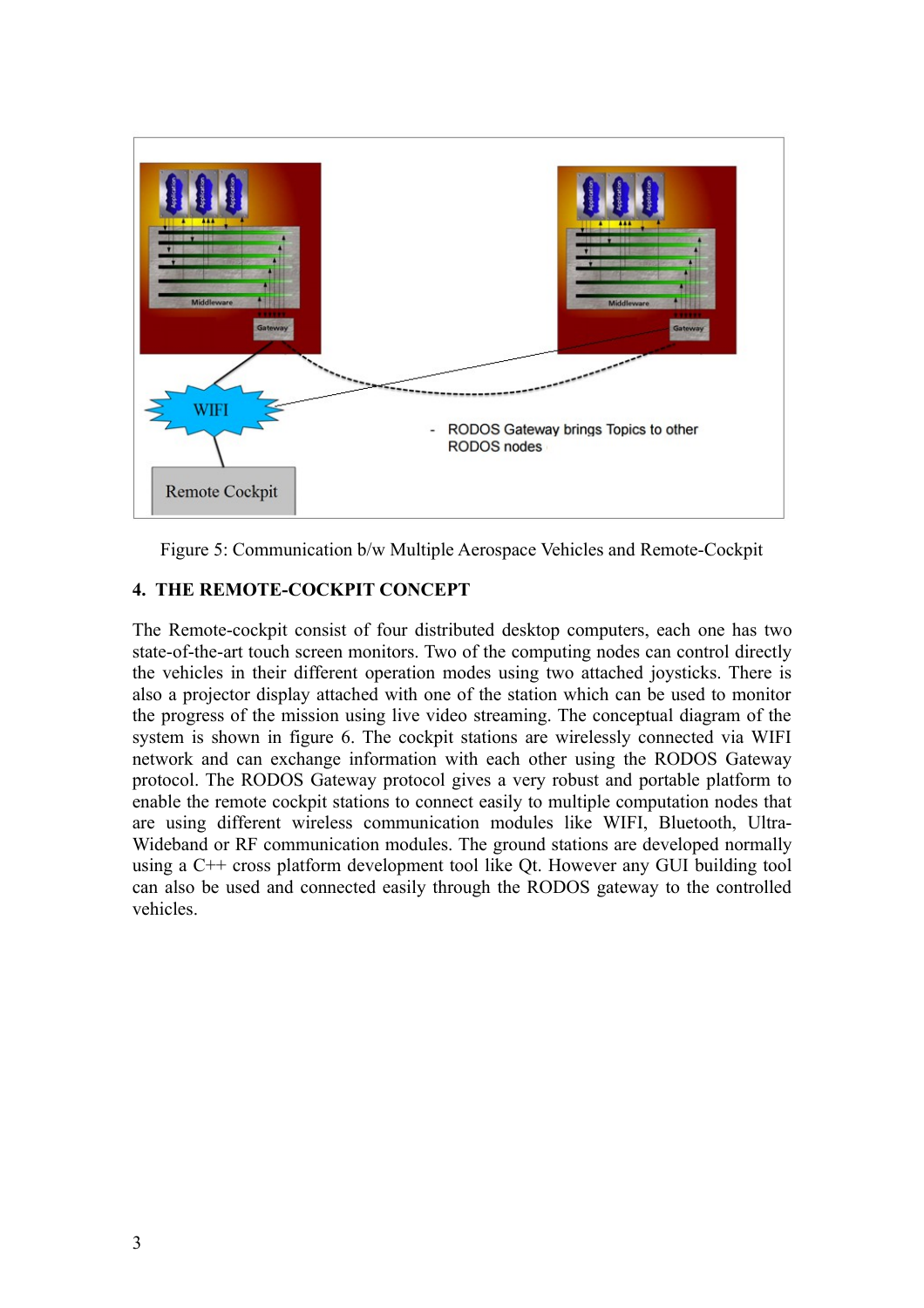

Figure 6: Conceptual Remote Cockpit Station

# **4. APPLICATIONS**

# **4.1 ALINA**

The Aerospace Information Technology department in University of Wuerzburg is developing the software for the first private moon mission ALINA, from Part time scientists (PTS)[3]. The project involves programming both the lander as well as rover on the moon as shown in figure 7 and 8.





Figure 7: ALINA Lander Figure 8: ALINA Rover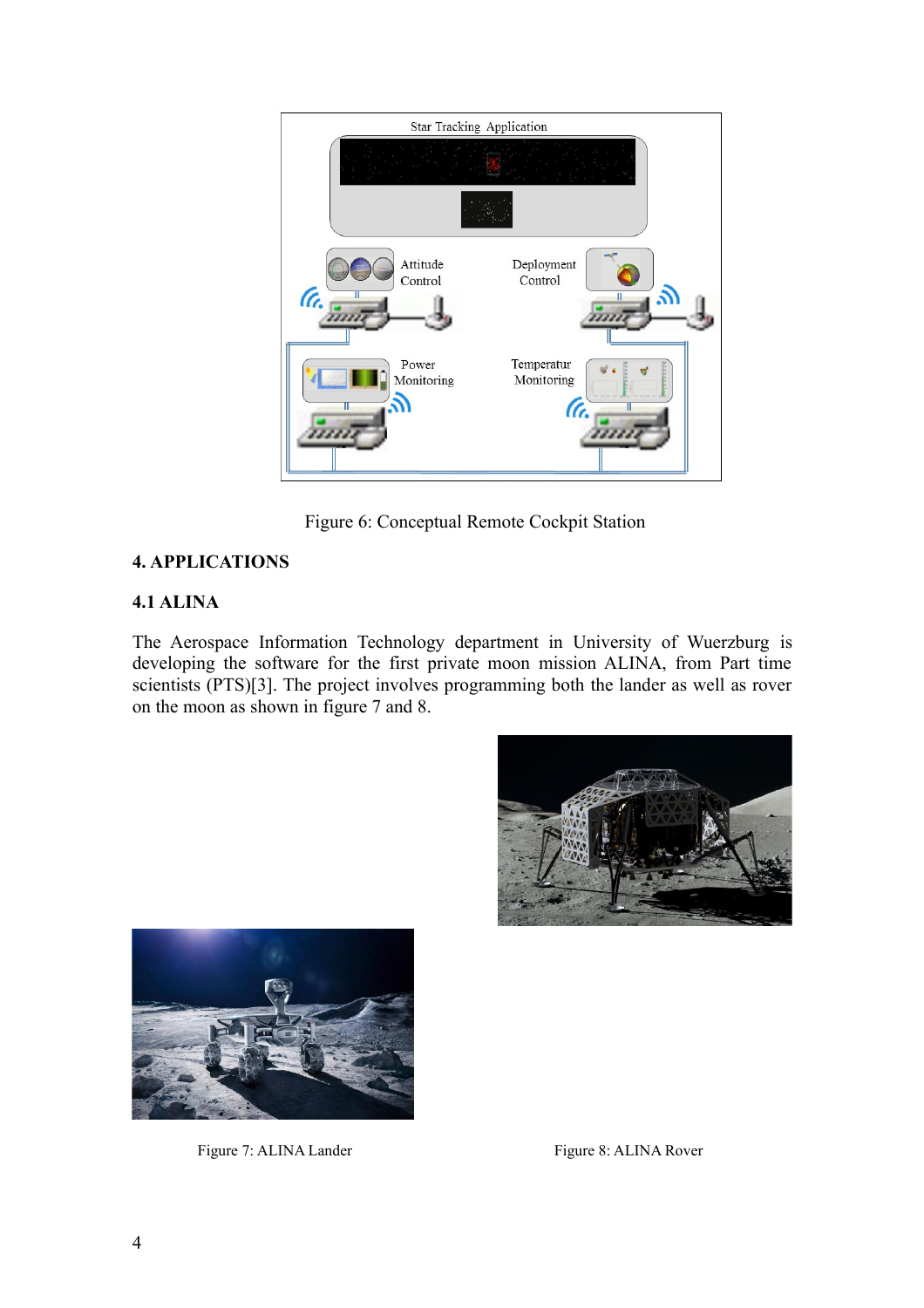Our remote pilot interface will be used to monitor in real time the telemetry parameter of both the lander and the rover. The department will provide interfaces to monitor the flight to the moon beginning at low earth orbit (LEO) until the landing. After landing, it will be switched to rover control and monitor rover on its way to the moon. The mission and rover control will be performed in two mission control centers from PTS while our remote cockpit will stay in standby as second backup station where both can be commanded in real time (with a delay of 2 seconds) from our remote cockpit.

#### **4.2 Floating-Satellite (FloatSat) System**

The Chair of Aerospace Information Technology at the University of Wuerzburg (Germany) has developed a Floating Satellite (FloatSat) system in order to help students understand and get familiar with basic satellite subsystems and also to develop and test different attitude control algorithms and strategies for small satellites in an almost frictionless environment similar to that in space. This system has been used with excellent feedback by the postgraduate students as a compulsory course in the SpaceMaster program, as well as by the undergraduate students as part of the exercises offered in the Aerospace Laboratory [4].



Figure 9: FloatSat System Figure 10: Space Maneuvering and Docking

The Floatsat system is consisted mainly from a mechanical structure that contains the basic satellite subsystems. This structure is placed into a hemisphere shell that it is floating inside a spherical air bearing unit. The air bearing unit requires compressed air as input whose pressure varies depending on the mass of the floating unit as shown in figure 9. In order to monitor and command the FloatSat, a ground station computer is required to communicate via the Bluetooth or the Wi-Fi module available in the satellite through commanding and telemetry display tool.

The FloatSat can be configured to satisfy different mission applications like deployment of solar panels, ejection and deployment of a solar sail, multi-satellite docking, space debris removal, monitor and track asteroids, 3D mapping of an unknown terrain on the surface of a planet or asteroid, star tracking system implementation etc. The students need to use the remote-cockpit to control the satellites and monitor its operational in order to complete the missions successfully. This will involve developing their own ground station software system using a common communication protocol based on RODOS Gateway.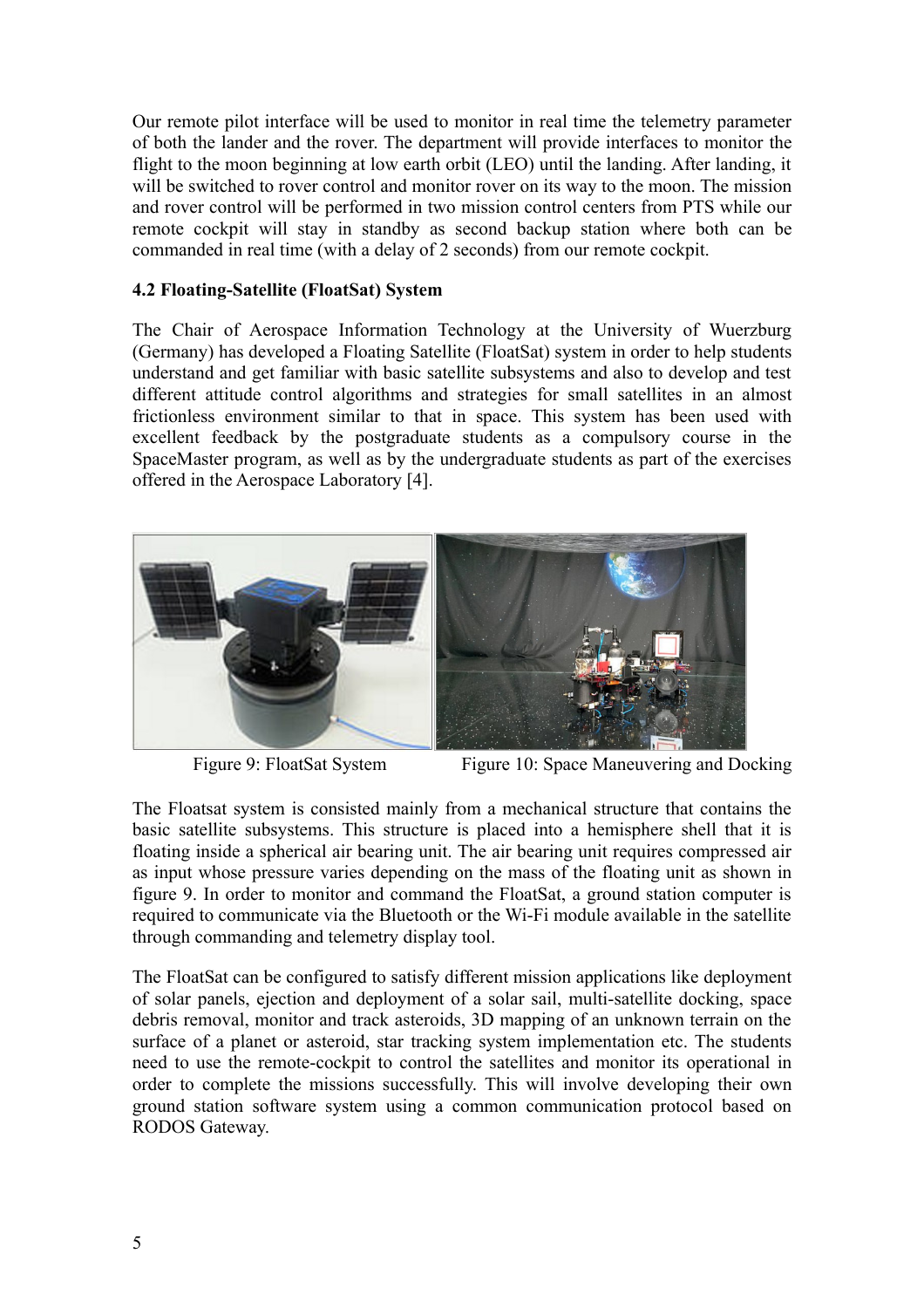## **4.3 Space Maneuvering and Docking Facility**

The SMD facility is used to help researchers and students develop and test different control algorithms and strategies for space rendezvous, docking and formation flying in a frictionless, space-like environment. The SMD vehicle consists mainly of a mechanical structure, which is supported by flat circular air bearing pads which produces frictionless motion on a flat and smooth surface of glass plates for microgravity environment. The propulsion subsystem of the vehicle consists of compressed air supply tanks with proportional valves to control the flow rate and pressure release nozzles as actuators as shown in figure 10. A star tracker based position and attitude determination system is used to navigate the vehicles in the facility. The Remote-cockpit is used to steer and monitor the vehicles at the facility where several rendezvous and docking scenarios can be tested and verified.

#### **5. EXPERIMENTAL RESULTS**

The salient features of the Remote-Cockpit include real time operating system which smartly handles all the transmission, and an interactive display for the telemetry and telecommand information. Normally, an Aerospace Vehicles will have different modes of operation. Each computing node can run an independent graphical user interface that corresponds to the telemetry of the aerospace vehicle. While one monitor can display the power being consumed and the battery status and also the inner and outer temperature of the vehicle. The second monitor can show the information regarding the Attitude and Heading Reference System which informs the operator about the Pitch, Roll and Yaw of the controlled segment as shown in figure 11.



Figure 11: Graphical User Interface in Remote-Cockpit Station

## **5.1 3D-MAPPING OF AN UNKNOWN TERRAIN**

A satellite mission of 3D mapping of an unknown terrain on the surface of a planet or asteroid was simulated with the FloatSat system using the Remote-Cockpit. In the Remote-Cockpit, the telemetry data of the satellite's rotational speed and orientation and the infrared proximity sensor measurements were used to construct a 3D-mapping of a scanned terrain. A scanning mechanism consisted of rotating the satellite with controlled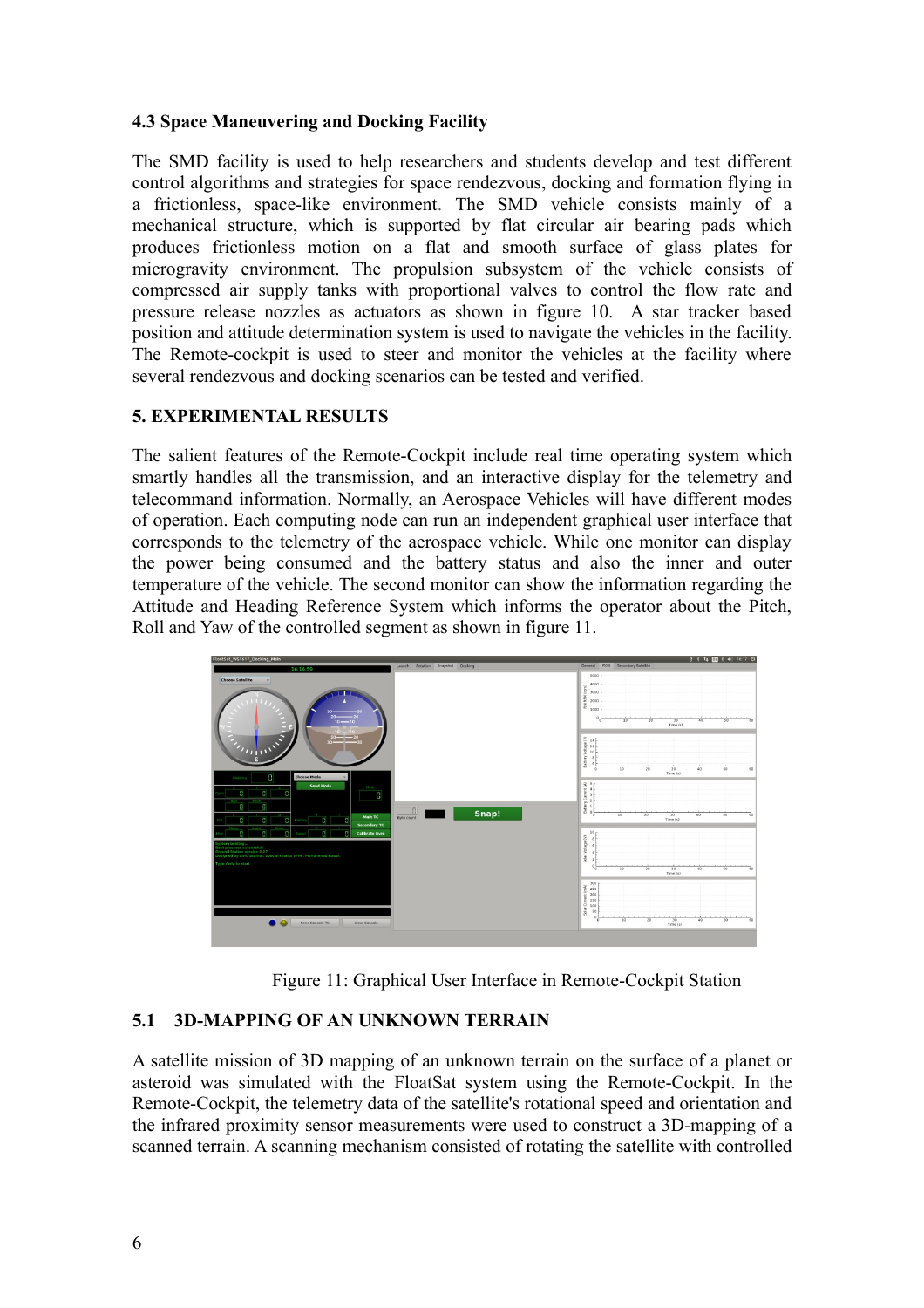constant rotation speed between two orientation points that cover the area needed to be mapped and moving the infrared sensor vertically using linear actuator mechanism was used to give a very accurate measurements that was transformed to form the resulting 3D geometry of the scanned area as shown in figure 12.



Figure 12: 3D-Mapping of Geometrical Surfaces.

# **5.2 DOCKING OF FLOATING SATELLITE SYSTEMS.**

Manual docking mission between two Float-Sat systems to simulate real space docking missions was simulated successfully using the Remote-Cockpit. Multiple docking ports with attached electromagnets and with linear actuator mechanism to move the docking ports horizontally were used as displayed in figure 13.



Figure 13: Float-Sats with Docking Ports Figure 14: Docking Monitoring

Every satellite has one pilot and one commander. The pilot can control the orientation of his own satellite using the joystick and launch the docking mechanism. The commander normally observe the overall operation from his station and give the clearance for the pilot to dock with the other satellite after making sure that the docking ports of the satellites are in full alignment using the telemetry data and the camera feed that he receive from the satellite. The whole docking scenario is being live telecasted from the remote place where the Float-Sats are present to the cockpit station as shown in figures 14 and 15.